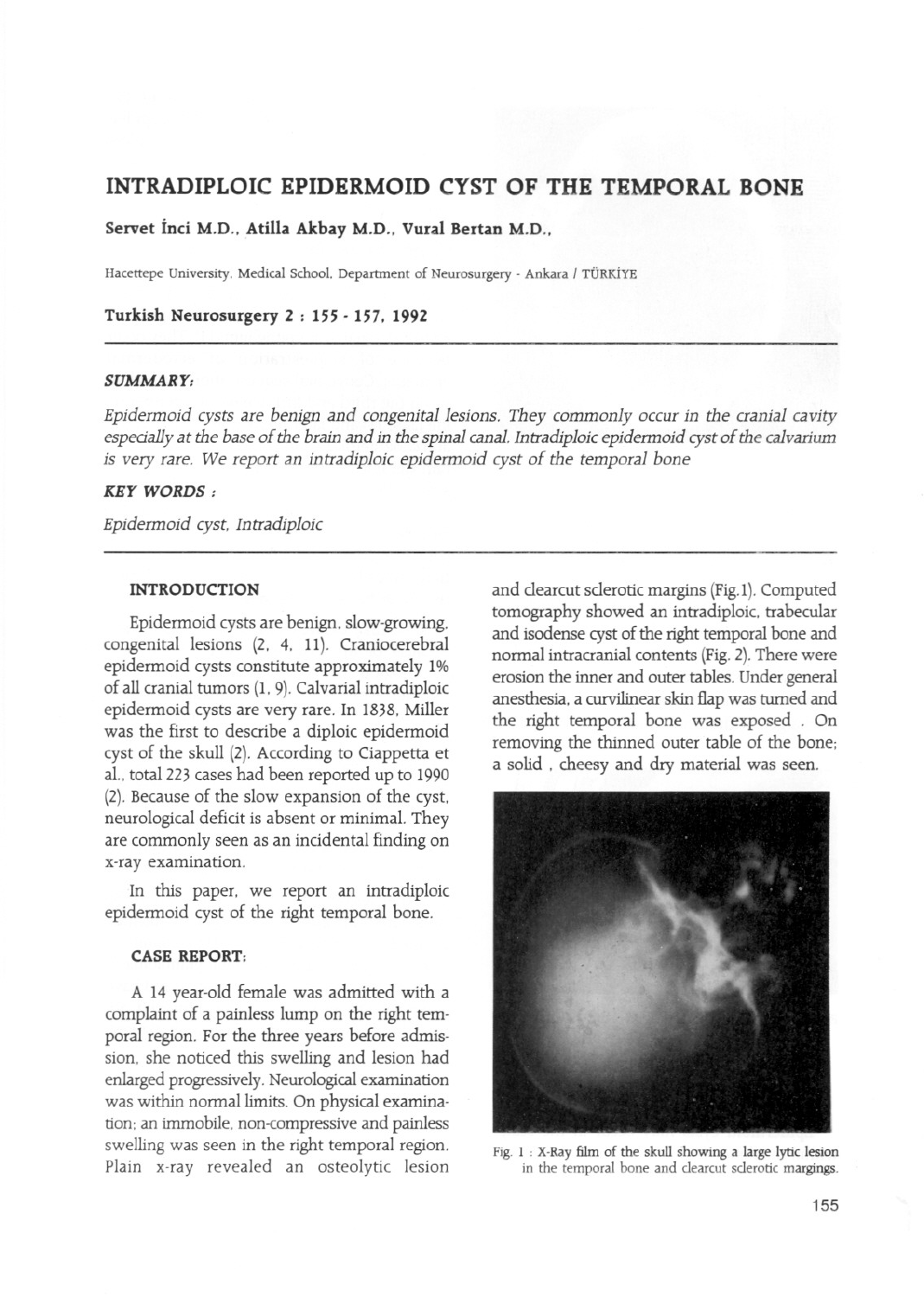

Fig. 2 : CT Scan showing an iso-hypodense lesion in the right temporal diploe.

The inner table appeared to be partly destroyed and the dura was intact. The cyst and eroded bone was removed totally. Acrylic cranioplasty was performed for the bone defect at the same operation. Histo-pathological examination was revealed an intradiploic epidermoid cyst (Fig.3). There were no complications in the postoperative period and the patient was discharged without neurological deficit.



Fig. 3 : Histopatological examination of the epidermoid cyst revealed desquamated keratin, epidermis and bone. H&E.40X.

## **DiscussioN:**

Epidermoid cysts may occur in the scalp. within the diploe  $(9, 13)$ , in the cranial cavity  $(8, 13)$  9) especially at the base of the brain (4, 14, 15). and in the spinal canal (7). Intradiploic epidermoid cysts commonly begin with a painless lump under the scalp. sometimes as a palpable bone defect. Calvarial intradiploic epidermoid cysts are less common than the intradural varieties which occur in the cranial diploe. paranasal sinus, orbit and petrous bone (4). According to Toglia. intradiploic localization of this lesion is 6.5%in all craniocerebral epidermoids (14). Epidermoid cysts have a thin capsule of stratified squamous epithelium (11). They occur because of sequestration of ectodermal elements. Congenital sequestration occurs between the third and fifth weeks of intrauterine life (2. 9. 11) and later break down into keratin and cholesterol (10. 11). Epidermoids do not contain dermal elements such as hair follicles or sweat glands. A pearly sheen is characteristic of the external apparance of many epidermoids and they are usually isodense or hypodense on computed tomography; however. high attenuation values have been reported (15). Calcification may be seen as in our case.

Cyst may destroy one or both tables. but because of the slow expansion of the cyst. neurological defidt is generally absent or minimal. They may occur at any age from the first to seventh decades (2). Although the majority of epidermoid cysts are benign. a few malign degeneration have been reported (2. 3. 5. 6. 14). The cause of malignency is unknown (14). Metastasis has not been reported. Epidermoid cysts are congenital lesions; rarely they may be iatrogenically induced by repeated percutaneous subdural taps (15).

Other lesions of the scalp and skull to be considered in differential diagnosis include calcified cephalhematomas, sinus pericranii, occult meningocele and eosinophilic granuloma (1. 12). These cysts are not radiosensitive and have a tendency to recur if only partly removed. So. they should be treated by radical surgical resection.

**For Correspondence:** Servet iNCi Emek mah. 4, cad. 70/8 Ankara-TURKiYE Te1:2135167